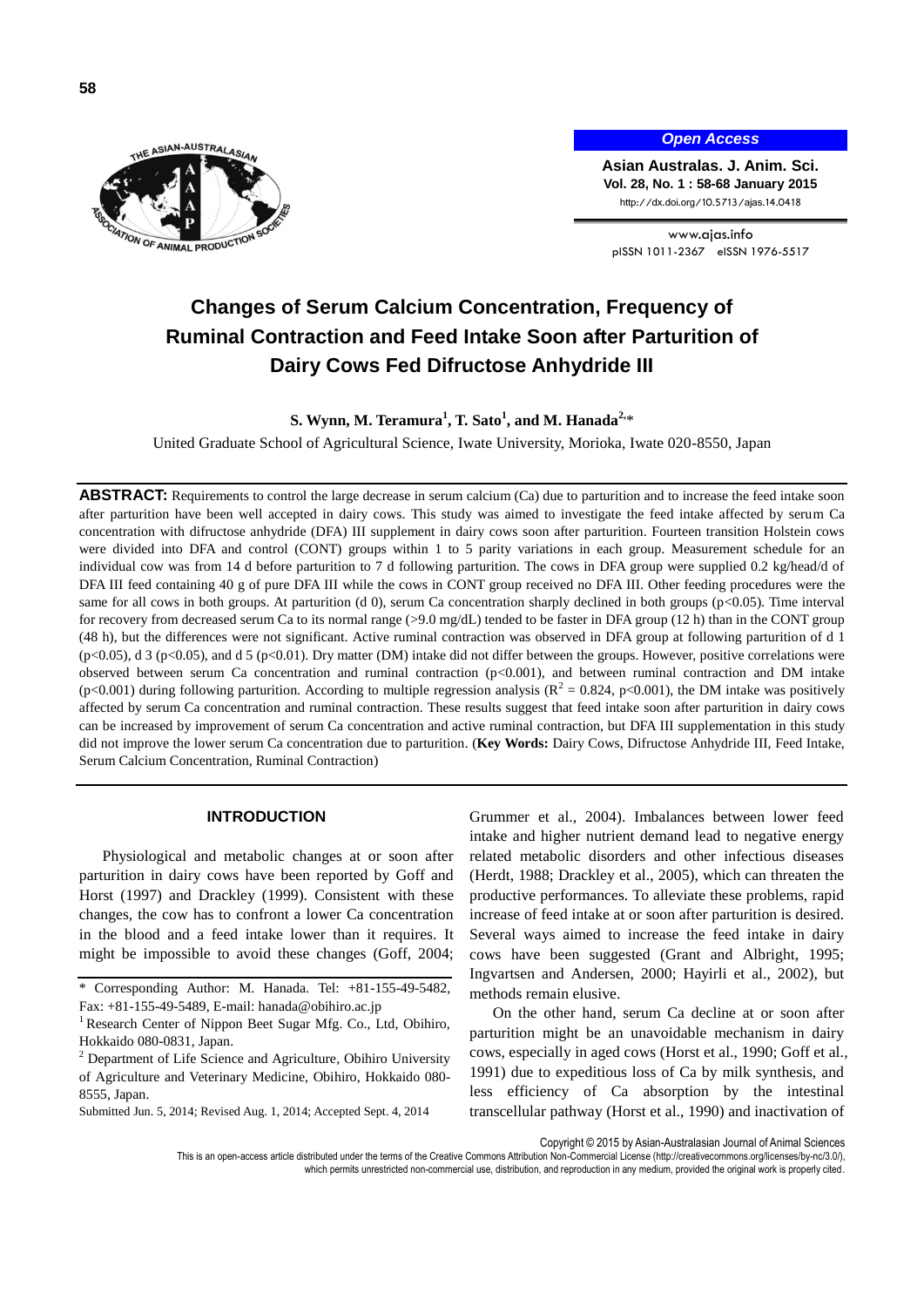bone Ca resorption pathway (Ramberg et al., 1970; Kamiya et al., 2005). Lower serum Ca concentration in the blood can induce the cow to develop the mineral related metabolic disorders involving hypocalcemia, milk fever, mastitis, retain placenta, displaced abomasum, uterine involution and delayed ovulation (Curtis et al., 1983; Borsberry and Dobson, 1989; Jonsson et al., 1999). Kimura et al. (2006) also reported that hypocalcemic cows had impaired immune cell responses and were susceptible to infectious diseases. To shut down these impediments, stopping the declined serum Ca by parturition is desired as fast as possible soon after parturition. Several ways aimed to prevent the decline serum Ca have been suggested in dairy cows (Jonsson and Pehrson, 1970; Goff and Horst, 1993; Horst et al., 1997), but a complete solution is still not declared.

Furthermore, serum Ca plays a unique role in muscular contractive activities (Johansson, 1987; Van Breemen and Saida, 1989). Passage rate of digesta through the gastrointestinal tract decreases with the decrease in serum Ca concentration in sheep and cow (Huber et al., 1981; Daniel, 1983) which can impact on feed intake and productive performances. Forbes (1995) reported that enhancement of reticulo-rumen motility could increase feed intake. According to these reports, improvement of feed intake soon after parturition in dairy cows might be impossible without active ruminal contraction and optimal concentration of serum Ca. It should be therefore considered that inhibition of the large decline of serum Ca by parturition is a fundamental approach not only for solving the Ca related disorders but also for activating the ruminal contraction and improving the feed intake soon after parturition in dairy cows.

A disaccharide crystal, difructose anhydride (DFA) III containing two fructose units, can be obtained from inulin of chicory root (Kikuchi et al., 2009). It has loosening effect on the tight junction of intestinal epithelial cells, allowing the inflow of Ca like nutrients via paracellular pathway (Ballard et al., 1995; Mineo et al., 2002). Enhancement of Ca uptake by DFA III supplement has been identified in rats and humans (Suzuki et al., 1998; Mineo et al., 2004; Shigematsu et al., 2004). Sato et al. (2007) proved the inhibitory effect of DFA III on serum Ca decline due to parturition in multiparous cows; however they did not mention its effect on feed intake. More recently, Sato et al. (2012) proved that DFA III has a positive effect on immunoglobulin G absorption in newborn calves. Reports of DFA III for dairy cows are few and additional information is required to confirm its effectiveness in dairy cows.

In our study, we hypothesized two positive effects in dairy cow: i) serum Ca concentration decreased by parturition could be improved by DFA III supplement; ii) feed intake soon after parturition could be increased by improvement of serum Ca concentration. This study was aimed to investigate the feed intake affected by serum Ca concentration with DFA III supplement in dairy cows soon after parturition**.**

# **MATERIALS AND METHODS**

Animal measurements were conducted at Field Science Centre (FSC), Obihiro University of Agriculture and Veterinary Medicine, Obihiro, Hokkaido, Japan. Cows used in this study were cared for and maintained according to the regulations for animal experiments in Obihiro University of Agriculture and Veterinary Medicine, Obihiro, Hokkaido, Japan.

### **Animals and feeding procedures**

Fourteen transition Holstein cows kept in FSC were allotted into two groups: DFA III supplied (DFA) group ( $n =$ 7; body weight  $[BW] = 755\pm 29.6$  kg; body condition score  $[BCS] = 3.3\pm0.07$  and DFA III unsupplied or control (CONT) group (n = 7; BW =  $757\pm31.0$  kg; BCS =  $3.4\pm0.09$ ) while cow parity varied from 1 to 5 (1 head in parity 1, 2, 4, and 5; 3 heads in parity 3) for each group. Measurement schedule for individual cows in each group was from 14 d before parturition to 7 d following parturition. Before parturition period, cows were assigned in a free stall barn and allowed to access the offered diets from individual door feeders equipped with an electronic gate opening system (one cow per gate per feeder). Close to parturition (approximately  $\leq$ 24 h before parturition), cows were moved into the maternal hospital pen and kept in individual stalls and, the diets were offered separately. Newborn calves were weighed and separated from their mothers within 1 h following parturition and kept in individual calf pens. Their dams were kept in the hospital pen until the end of measurement period.

The DFA III feed used as supplement in our study was manufactured by Nippon Beet Sugar Mfg. Co., Ltd (Obihiro, Japan) and it was composed of 80% beet pulp and 20% pure DFA III. Before feeding the other basal diets, the cows in DFA group were supplied 0.2 kg/head/d of DFA III feed (containing 40 g of pure DFA III) while the cows in CONT group were not supplied with any DFA III. Other offered diets and feeding procedures were same to all cows in both groups. Diets were offered twice a day (06:00 h and 17:30 h) throughout the measurement period. Ingredient and chemical compositions of the offered diets in this study are shown in Table 1.

Before parturition period (from before parturition 14 d to parturition time), 30.0 kg/head/d of total mixed ration (TMR, formulated to be forage and concentrate ratio [F:C] of 89:11) and 6.0 kg/head/d of grass hay were offered by restricted feeding. Following parturition period (from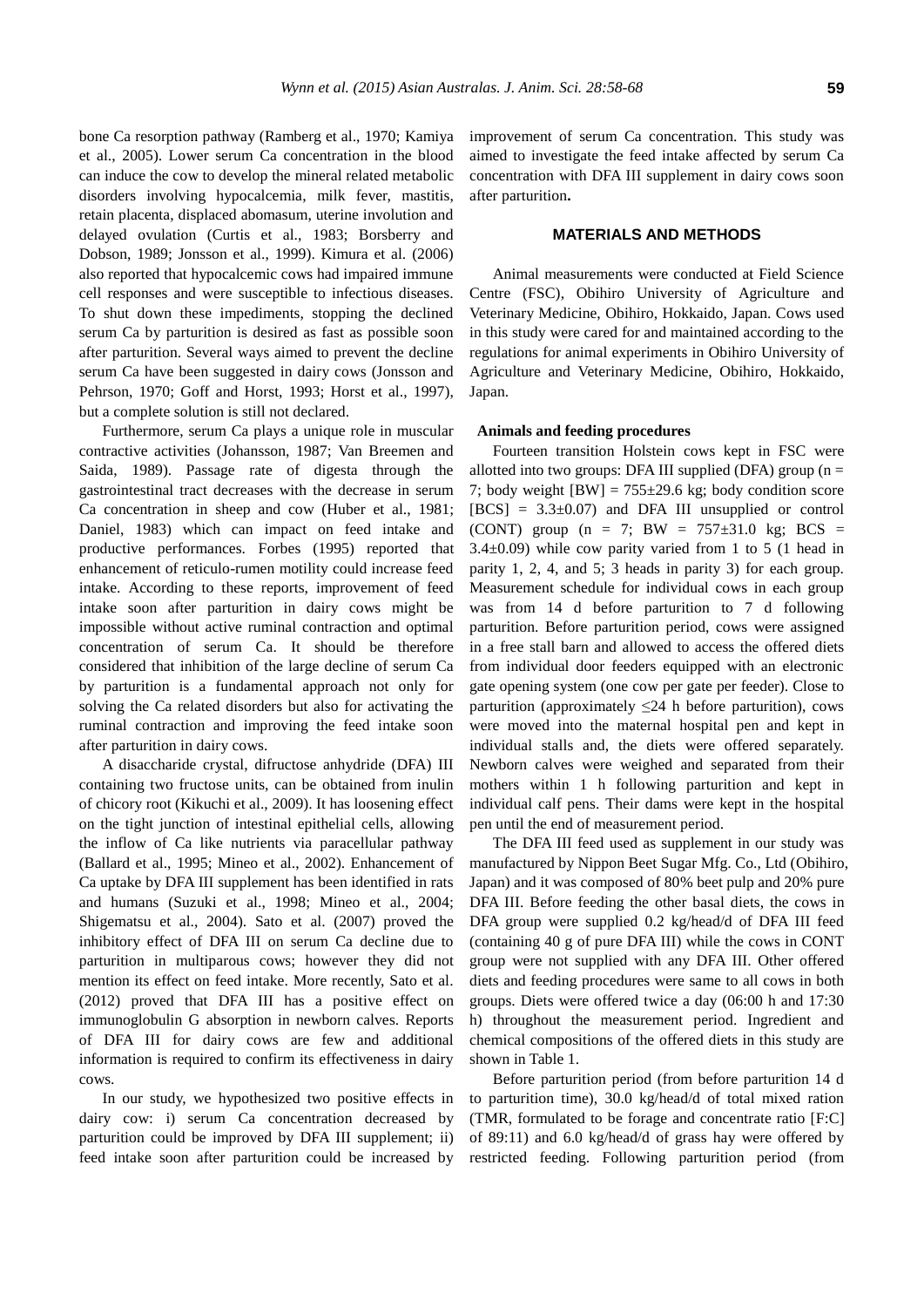|                                      | DFA III feed $1$ | Before parturition |                          | Following parturition |            |  |
|--------------------------------------|------------------|--------------------|--------------------------|-----------------------|------------|--|
|                                      |                  | H                  | $TMR^2$                  | Top-dressed $3$       | <b>TMR</b> |  |
| Ingredient compositions <sup>4</sup> |                  |                    |                          |                       |            |  |
| Grass hay                            |                  | 100.00             | $\equiv$                 | $\overline{a}$        | $\equiv$   |  |
| Grass silage                         |                  | $\overline{a}$     | 30.83                    |                       | 42.91      |  |
| Corn silage                          |                  |                    | 57.80                    |                       | 33.44      |  |
| Steamed flaked corn                  |                  |                    | $\overline{\phantom{a}}$ |                       | 10.69      |  |
| Concentrate $C_{17}$                 |                  |                    | 7.71                     |                       | $\equiv$   |  |
| Concentrate $C_{18}$                 |                  |                    | $\overline{\phantom{a}}$ | 95.24                 | 7.01       |  |
| Soybean meal                         |                  |                    | 2.89                     |                       | 3.62       |  |
| Beet pulp                            | 80.00            |                    |                          |                       | 1.96       |  |
| Magnesium oxide                      |                  |                    |                          |                       | 0.04       |  |
| Calcium phosphate                    |                  |                    |                          | 4.76                  | 0.10       |  |
| Calcium carbonate                    |                  |                    |                          |                       | 0.20       |  |
| Vitamin (premixed)                   |                  |                    | 0.77                     |                       | 0.03       |  |
| DFA III                              | 20.00            |                    |                          |                       |            |  |
| Chemical compositions <sup>5</sup>   |                  |                    |                          |                       |            |  |
|                                      |                  |                    |                          |                       |            |  |
| DM                                   | 90.41            | 86.92              | 54.21                    | 86.44                 | 38.54      |  |
|                                      |                  |                    |                          |                       |            |  |
| CP                                   | 7.50             | 12.85              | 13.42                    | 22.90                 | 15.81      |  |
| <b>ADICP</b>                         | 0.50             | 2.10               | 1.40                     | 1.22                  | 1.12       |  |
| <b>NDICP</b>                         | 2.69             | 7.10               | 3.65                     | 3.42                  | 2.62       |  |
| ADF                                  | 12.50            | 40.12              | 30.52                    | 11.2                  | 25.20      |  |
| NDF                                  | 23.32            | 63.50              | 49.81                    | 22.85                 | 42.21      |  |
| ${\rm NFC}$                          | 65.53            | 18.87              | 28.9                     | 46.65                 | 32.88      |  |
| $\rm{EE}$                            | 0.80             | 2.30               | 2.89                     | 3.72                  | 3.83       |  |
| ${\bf Ash}$                          | 4.20             | 9.20               | 8.01                     | 6.34                  | 7.21       |  |
| Lignin                               | 3.41             | 6.56               | 4.42                     | 2.81                  | 3.21       |  |
| Ca                                   | 0.38             | 0.45               | 0.40                     | 1.10                  | 0.71       |  |
| $\mathbf{P}$                         | 0.05             | 0.25               | 0.21                     | 0.60                  | 0.43       |  |
| Mg                                   | 0.11             | 0.20               | 0.21                     | 0.30                  | 0.30       |  |
| $\bf K$                              | 0.54             | 1.86               | 2.01                     | 0.92                  | 1.71       |  |
|                                      |                  |                    |                          |                       |            |  |

**Table 1.** Ingredient and chemical compositions of DFA III feed and other basal diets

DFA, difructose anhydride; H, grass hay; TMR, total mixed ration; DM, dry matter; CP, crude protein; ADICP, acid detergent insoluble crude protein; NDICP, neutral detergent insoluble crude protein; ADF, acid detergent fiber; NDF, neutral detergent fiber; NFC, non-fibrous carbohydrate; EE, ether extract; Ca, calcium; P, phosphorus; Mg, magnesium; K, potassium; NEL, net energy for lactation; -, no ingredient.

NEL 1.57 1.27 1.44 1.78 1.58

<sup>1</sup>DFA III feed (Miracle oligosaccharide, Nippon Beet Sugar Mfg. Co., Ltd, Japan) supplemented to cows in DFA group.

<sup>2</sup> TMR offered to cows in DFA and CONT groups.

 $3$  Values in chemical composition of the top-dressed are only by concentrate  $C_{18}$ .

<sup>4</sup> Commercial products: concentrate C<sub>17</sub> (Dry-base 17, Hokuren Cooperative Feed Mills Co., Ltd, Japan); concentrate C<sub>18</sub> (Mo-dairy 18, Nippon Formula Feed Mfg. Co., Ltd, Japan); soybean meal (Daizu meal, J-Oil Mills, INC, Japan); beet pulp (Beet pulp pellet, Nippon Beet Sugar Mfg. Co., Ltd, Japan); magnesium oxide (Magumaito, Yushiseihin Co., Ltd, Japan); calcium phosphate (Dibasic, Obanaya Cementex Co., Ltd, Japan); calcium carbonate (Nittetsukou Tancal, Nittetsu Mining Co., Ltd, Japan); premixed vitamins (Yoka vita-M-mash, Snow Brand Seed Co., Ltd, Japan).

<sup>5</sup> Values are average of weekly analysis.

parturition time to 7 d following parturition), TMR formulated to be F:C of 76:24 was offered by *ad-libitum* feeding. In addition, 2.0 kg/head/d of concentrate  $C_{18}$  (Modairy 18, Nippon Formula Feed Mfg. Co., Ltd, Kanagawa, Japan) and 0.1 kg/head/d calcium phosphate (Dibasic, Obanaya Cementex Co., Ltd, Aichi, Japan) were supplied as top-dressed on TMR following the parturition period.

Drinking water and mineral block (KNZ salt licks, Akzo Nobel N.V, Hengelo, The Netherlands) were always available for all cows in both groups throughout the measurement period.

#### **Sampling and measurement procedures**

Offered diet samples were collected once a week.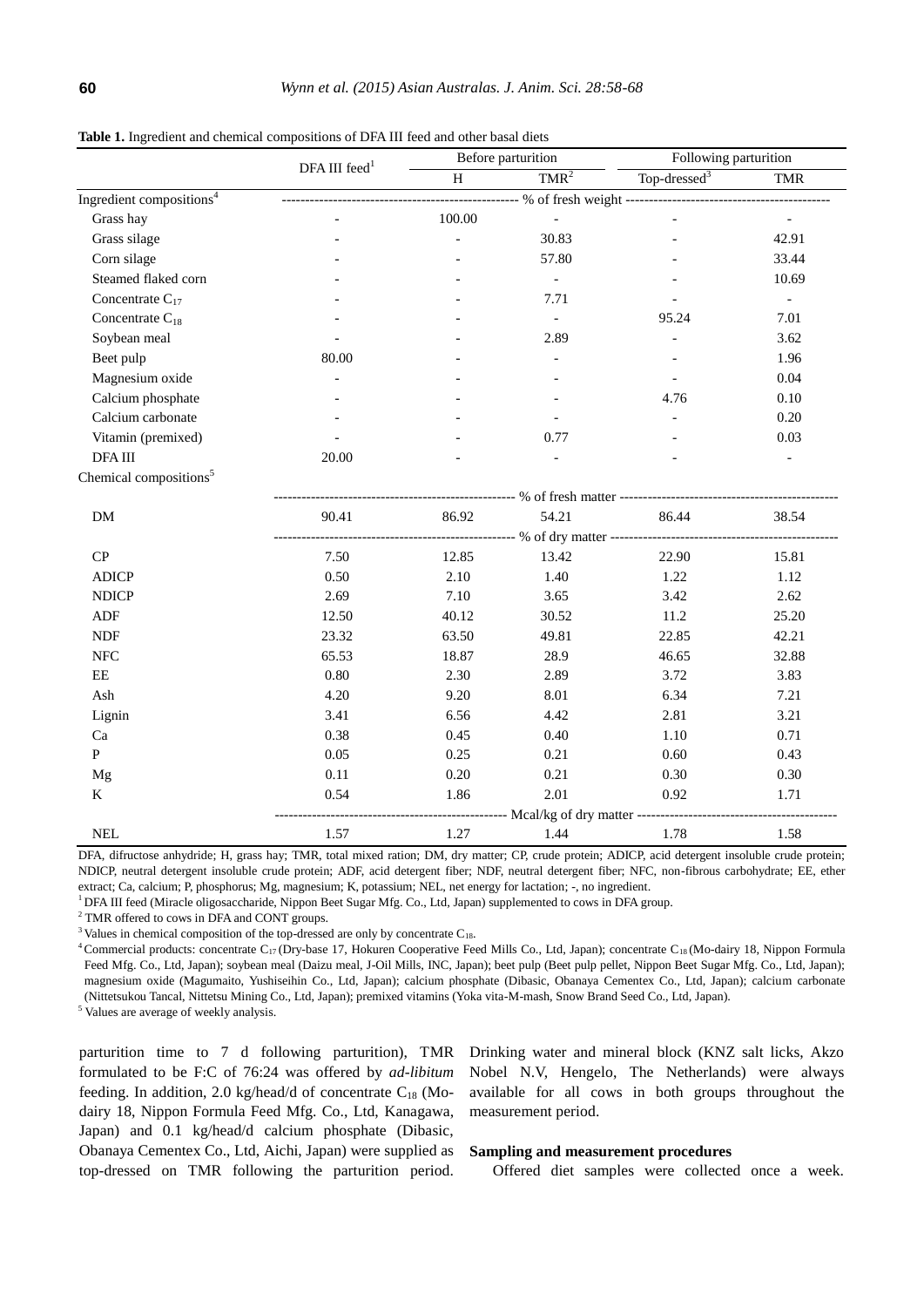Residues from individual cows were weighed and 1% of residue was sampled daily. The DM, crude protein, ether extract and ash contents in the offered diets and in the residues were determined by methods described in AOAC (2003). Neutral detergent fiber, acid detergent fiber, and lignin were analyzed according to methods of Van Soest et al. (1991). Neutral detergent insoluble crude protein and acid detergent insoluble crude protein were analyzed according to the procedures of Coblentz et al. (2010). Non fibrous carbohydrate and net energy for lactation were calculated using NRC (2001) equations. Dietary calcium (Ca), phosphorus (P), magnesium (Mg) and potassium (K) were analyzed by inductively coupled plasma emission spectroscopy analysis method (ICPE-9000, Shimadzu Corporation, Tokyo, Japan). Individual feed intake was calculated on daily basis.

Blood samples were withdrawn from the caudal vein of the cow into the sampling tube (VENOJECT II, Terumo Corporation, Tokyo, Japan) at d 14, 7, 5, 3, and 1 before parturition as well as at d 0, 0.25, 0.5, 1, 2, 3, 4, 5, and 7 following parturition, respectively. Sampling for before parturition (d 14, 7, 5, 3, and 1) and after parturition (d 4, 5, and 7) were almost completed at 05:30 h before morning feeding, but sampling for  $d$  0, 0.25, 0.5, 1, 2, and 3 following parturition was performed counting from the parturition hour. Within 1 h after withdrawing, blood sample was centrifuged at 3,500 rpm for 10 min at room temperature (Hitachi Centrifuge 05P-21, Hitachi Koki Co., Ltd, Tokyo, Japan). Obtained serum was kept at  $-30^{\circ}$ C (Biomedical Freezer, Sanyo Electric Co., Ltd, Osaka, Japan) until analysis. Serum Ca concentration was determined using Automatic Clinical Chemistry Analyzer (TBA-120FR, Toshiba Medical Systems Corporation, Tochigi, Japan).

Ruminal contraction was auscultated from upper left flank of the cow using stethoscope connected sound recorder (ICR-S340RM, Sanyo Electric Co., Ltd, Osaka, Japan). Recording was performed for 5 min in each auscultation at d 14, and 7 before parturition and at d 0, 0.25, 0.5, 1, 2, 3, 4, 5, and 7 following parturition. Recording before parturition (d 14 and 7) and after parturition (d 4, 5, and 7) were almost completed at 05:30 h before morning feeding (soon after blood sampling), but

sampling for d 0, 0.25, 0.5, 1, 2, and 3 following parturition was performed counting from parturition hour. The number of ruminal contraction (time/min) was determined by dividing the number of contract frequencies within 5 min recording by 5 from both of direct auscultation and checking the sound waves processed by *Sound it! 5.0* for windows (SIT50W, Internet Co., Ltd, Osaka, Japan) (Figure 1).

The BW was measured twice a week. The values were an average of twice a week measurements. Before parturition, the cows were weighed before morning feeding. After parturition, the cows were weighed at a period between after morning milking and before morning feeding. Milking was performed twice a day by bucket milker in the hospital pen. Milk samples were collected from each milking and, the components (fat, lactose, protein) were analyzed by Automatic Milk Analyzer (Milko-Scan FT+, FOSS, Hillerød, Denmark), and the values were an average of each analysis.

#### **Data analysis**

Data were expressed as mean±standard error of the mean (SEM) for the measurements of cows in each group. Statistical differences between the mean of groups were assessed using t-test. Comparisons of time-point measurements within a group were examined by least significant difference of one-way analysis of variance. Chisquare test was used to compare the time interval for recovery from the decline in serum Ca concentration soon after parturition between the groups. Multiple regression analysis was performed using four variable factors of first 7 d following parturition (the average of serum Ca concentration, ruminal contraction, milk yield, and daily BW change) to predict their effects on DM intake during first 7 d following parturition. The standard partial regression coefficient (β) was determined for each variable factor to compare its effects on DM intake. Correlations between the parameters were determined by Pearson's procedure. All the analyses were run by Statistical Package for the Social Sciences (SPSS) for windows, version 16.0 (SPSS Inc., Chicago, IL, US), and statistical differences were declared at  $p<0.05$ ,  $p<0.01$ , and  $p<0.001$ , respectively.



**Figure 1.** Sound waves of ruminal contractions processed by *Sound it! 5.0* for windows (SIT50W, Internet Co., Ltd, Japan). Recording was performed for 5 min from upper left flank of the cow using stethoscope connected sound recorder (ICR-S340RM, Sanyo Electric Co., Ltd, Japan). Closed symbols (♦) indicate the time regions/ places in which ruminal contractions occurred.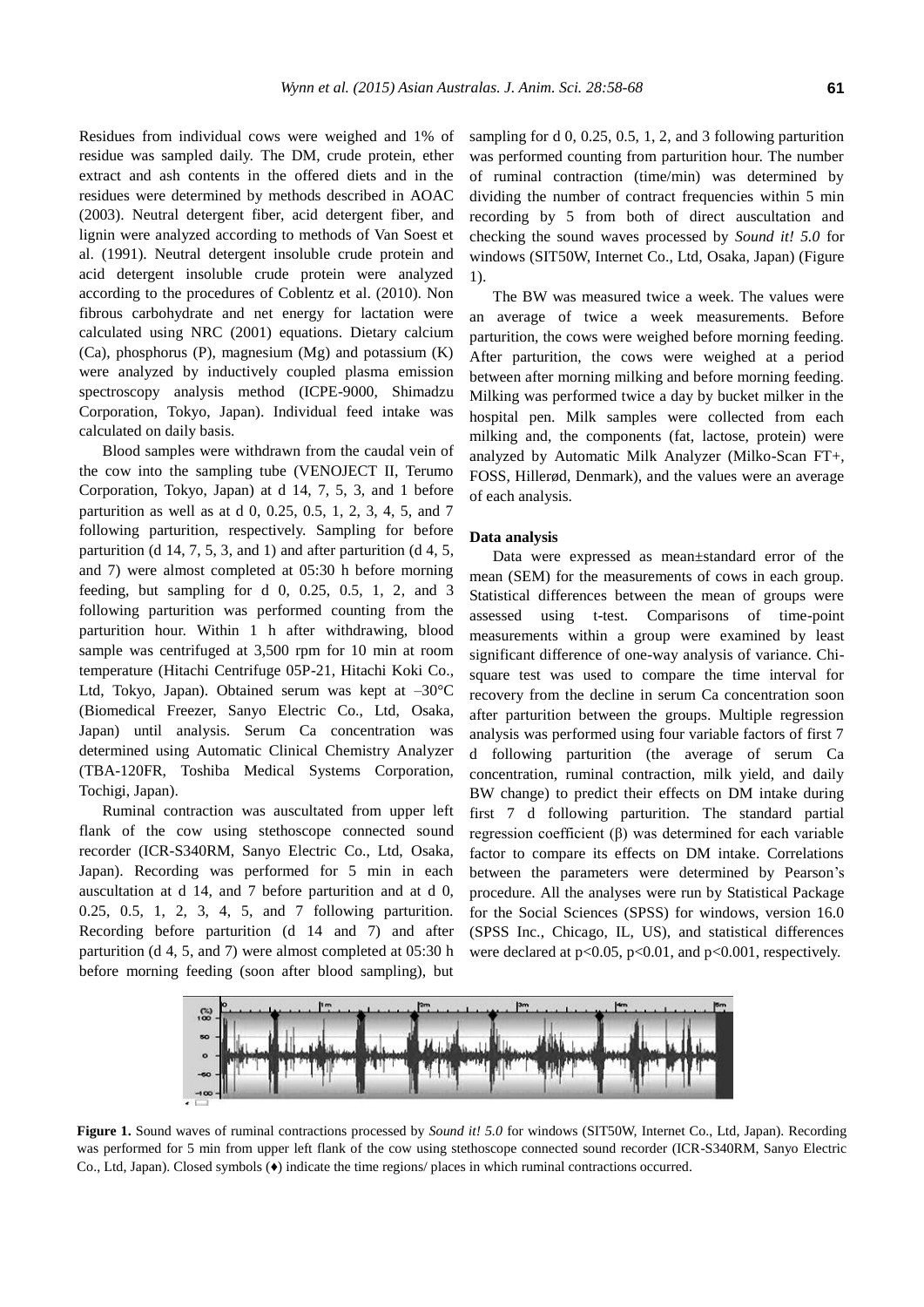Table 2. Changes in serum calcium concentration before and following parturition periods relative to cows in DFA and CONT  $\text{groups}^1$ 

| Day                   | DFA group                   | CONT group                  | p-value |
|-----------------------|-----------------------------|-----------------------------|---------|
| Before parturition    |                             |                             |         |
| 14                    | $9.8 \pm 0.1$ <sup>a</sup>  | $9.9 \pm 0.2$ <sup>a</sup>  | 0.478   |
| 7                     | $9.7 \pm 0.1$ <sup>a</sup>  | $9.8 \pm 0.1$ <sup>a</sup>  | 0.519   |
| 5                     | $9.8 \pm 0.1$ <sup>a</sup>  | $9.6 \pm 0.1$ <sup>a</sup>  | 0.252   |
| 3                     | $9.6+0.1a$                  | $9.8 \pm 0.1$ <sup>a</sup>  | 0.217   |
| 1                     | $9.3 \pm 0.4^{\text{a}}$    | $9.9 \pm 0.3$ <sup>a</sup>  | 0.258   |
| Following parturition |                             |                             |         |
| 0                     | $8.1 \pm 0.4^{\text{b}}$    | $7.9 \pm 0.5^{b}$           | 0.827   |
| 0.25                  | $8.0 \pm 0.4^{\circ}$       | $7.8 \pm 0.6^{b}$           | 0.742   |
| 0.5                   | $9.6 \pm 0.5$ <sup>a</sup>  | $8.9 \pm 0.5^{ab}$          | 0.375   |
| 1                     | $9.3+0.4^{\text{a}}$        | $8.9 \pm 0.9^{ab}$          | 0.515   |
| $\overline{c}$        | $9.9 \pm 0.3$ <sup>a</sup>  | $9.4 \pm 0.3$ <sup>a</sup>  | 0.200   |
| 3                     | $10.0 \pm 0.3$ <sup>a</sup> | $9.7 \pm 0.3$ <sup>a</sup>  | 0.555   |
| $\overline{4}$        | $10.0 \pm 0.2$ <sup>a</sup> | $9.5 \pm 0.3$ <sup>a</sup>  | 0.150   |
| 5                     | $9.6 \pm 0.2$ <sup>a</sup>  | $10.1 \pm 0.3$ <sup>a</sup> | 0.163   |
| 7                     | $9.5 \pm 0.1$ <sup>a</sup>  | $9.8 \pm 0.2$ <sup>a</sup>  | 0.177   |

DFA, difructose anhydride.

 $1$  DFA group, cows group that received DFA III supplement; CONT group, cows group that did not receive any DFA III.

Values are expressed as mean±standard error of the mean.

a,b Different superscripts within a group are statistically different at  $p<0.05$ .

#### **RESULTS**

#### **Serum calcium concentration**

The results of serum Ca concentration are shown in Table 2. Before parturition period, serum Ca concentrations were above 9.0 mg/dL in both groups, and they did not differ between the groups  $(p>0.05)$ . At parturition (d 0), serum Ca concentrations dropped sharply  $(p<0.05)$  in both groups  $(8.1\pm0.4 \text{ mg/dL}$  in DFA group and  $7.9\pm0.5 \text{ mg/dL}$  in CONT group) and the lowest serum Ca concentrations were observed at d 0.25 following parturition (8.0±0.4 mg/dL in DFA group and 7.8±0.6 mg/dL in CONT group). Thereafter the cows in both groups began to regain their serum Ca concentrations to normal ranges (above 9.0 mg/dL, NRC, 2001). With numerically higher concentration, the cows in DFA group almost restored the serum Ca to the normal range 12 h after parturition, but the cows in CONT group took 48 h to restore the normal range of serum Ca. Statistical differences in serum Ca concentration and time interval for recovery of serum Ca levels following parturition to their normal range were not significant between the groups (p>0.05).

# **Ruminal contracted frequency**

The results of ruminal contraction are shown in Figure 2. Average ruminal contraction during 14 d before parturition in DFA group was  $1.5\pm0.1$  time/min, and that in CONT group was  $1.4\pm0.1$  time/min, and they did not differ



Figure 2. Ruminal contractions (time/min) during, before and following parturition. Symbols:  $(-\bullet)$  represents to the cows in difructose anhydride (DFA) group that received DFA III supplement, and  $(-\circ-)$  represents to the cows in CONT group that did not receive DFA III. The vertical bars on time-point measurements indicate the standard errors of the mean. \* and \*\* indicate statistically differences between the groups at  $p<0.05$  and p<0.01, respectively.

between the groups (p>0.05). At parturition (d 0), ruminal contraction sharply decreased  $(p<0.05)$  in both groups  $(0.6\pm0.1)$  time/min in DFA group and  $(0.3\pm0.1)$  time/min in CONT group), and then began to recovery gradually. Following parturition, active ruminal contraction was observed in DFA group at d 1 ( $p<0.05$ ), d 3 ( $p<0.05$ ), and d  $5$  (p $<0.01$ ), respectively.

#### **Feed intake**

The results of feed intake are shown in Table 3. Average DM intake values during 14 d before parturition were  $12.1\pm0.8$  kg/d (1.6% BW) in DFA group and  $12.0\pm0.9$  kg/d (1.6% BW) in CONT group, and they did not differ between the groups (p>0.05). The lowest DM intake was observed at d 1 before parturition, and then DM intake began to increase gradually following parturition in both groups. During first 7 d following parturition, DM intake of DFA group increased from  $14.8\pm2.8$  kg/d  $(2.0\%$  BW) to  $19.6\pm2.1$  kg/d  $(2.9\%$  BW), and that of CONT group increased from 14.2±1.2 kg/d (1.9% BW) to 19.2±2.2 kg/d (2.7% BW), respectively. DM intake during first 7 d following parturition tended to be numerically higher in DFA group than CONT group, but significant differences were not observed between the groups (p>0.05).

Through the measurement period, Ca intakes were not different between the groups (p>0.05). Average Ca intakes, during 14 d before parturition were  $42.1 \pm 2.8$  g/d (DFA group) and  $42.4 \pm 4.2$  g/d (CONT group), and during first 7 d following parturition were  $101.4 \pm 15.1$  g/d (DFA group) and 94.6±14.3 g/d (CONT group), respectively.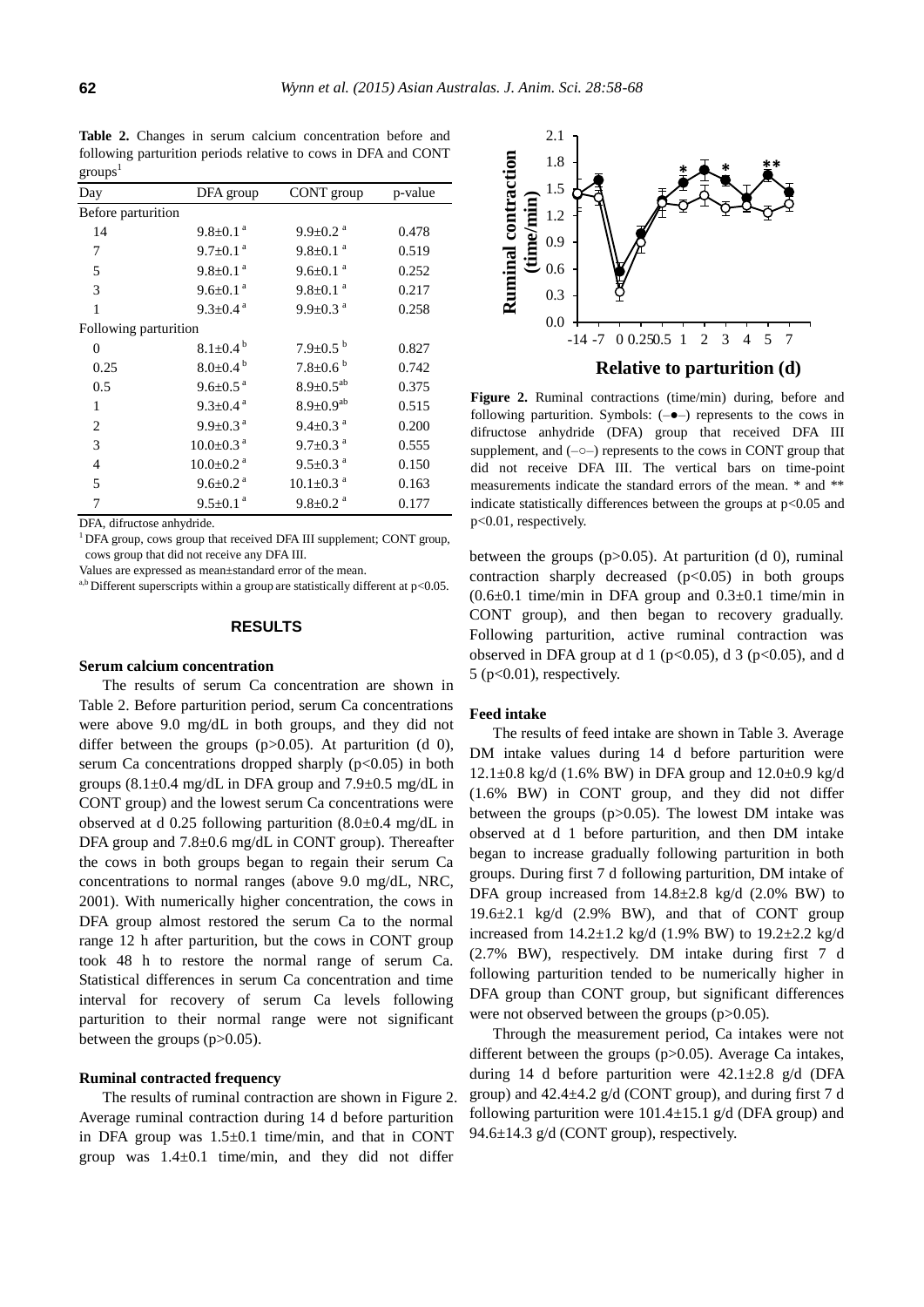| Day                   |                                   | DM intake $(kg/d, %BW)$             |         |                               | Ca intake $(g/d)$              |         |  |
|-----------------------|-----------------------------------|-------------------------------------|---------|-------------------------------|--------------------------------|---------|--|
|                       | DFA group <sup>T</sup>            | CONT group <sup>1</sup>             | p-value | DFA group                     | CONT group                     | p-value |  |
| Before parturition    |                                   |                                     |         |                               |                                |         |  |
| 14                    | $12.2 \pm 0.8^{\text{a}}$ (1.6)   | $12.1 \pm 1.0^a(1.6)$               | 0.945   | $39.8 \pm 3.0^a$              | $41.8 \pm 4.3^{\circ}$         | 0.713   |  |
|                       | $12.8 \pm 0.8^{\mathrm{a}}$ (1.6) | $12.2 \pm 0.7^{\text{a}}$ (1.6)     | 0.596   | $45.8 \pm 3.4^a$              | $44.3 \pm 4.0^a$               | 0.786   |  |
| 5                     | $12.5 \pm 0.8^a$ (1.6)            | $12.8 \pm 1.0^a$ (1.6)              | 0.804   | $44.2 \pm 2.5^a$              | $48.2 \pm 4.3^{\circ}$         | 0.885   |  |
| 3                     | $12.6 \pm 0.6^a$ (1.6)            | $12.0 \pm 0.7^{\text{a}}$ (1.6)     | 0.573   | $45.7 \pm 2.3^{\text{a}}$     | $44.5 \pm 5.3^{\text{a}}$      | 0.808   |  |
|                       | $11.8 \pm 1.0^a$ (1.6)            | $10.9 \pm 1.1^{\text{a}} (1.5)$     | 0.531   | $44.0 \pm 4.3^{\circ}$        | $39.2 \pm 1.9^a$               | 0.170   |  |
| Following parturition |                                   |                                     |         |                               |                                |         |  |
| $\theta$              | $14.8 \pm 2.8^{ab}$ (2.0)         | $14.2 \pm 1.2^{ab}$ (1.9)           | 0.848   | $91.8 \pm 17.3^b$             | $73.7 \pm 12.4^{ab}$           | 0.413   |  |
|                       | $17.2 \pm 1.3^{bc}$ (2.4)         | $15.5 \pm 1.8$ <sup>abc</sup> (2.0) | 0.466   | $104.5 \pm 13.7^b$            | $86.8 \pm 13.9$ <sup>bc</sup>  | 0.383   |  |
| 2                     | $17.3 \pm 1.0^{bc}$ (2.5)         | $16.6 \pm 1.9^{bc}$ (2.2)           | 0.743   | $97.3 \pm 13.4^b$             | 99.8 $\pm$ 11.6 <sup>bc</sup>  | 0.890   |  |
| 3                     | $17.9 \pm 1.0^{bc}$ (2.6)         | $16.9 \pm 1.5^{bc}$ (2.3)           | 0.565   | $97.6 \pm 16.1^b$             | $102.2 \pm 11.4^{\rm bc}$      | 0.817   |  |
| 4                     | $17.8 \pm 1.6^{\rm bc}$ (2.6)     | $16.3 \pm 1.0^{abc}$ (2.2)          | 0.433   | $109.3 \pm 12.1^b$            | $97.5 \pm 07.9$ <sup>bc</sup>  | 0.431   |  |
| 5                     | $17.7 \pm 1.2^{bc}$ (2.6)         | $16.3 \pm 1.7^{abc}$ (2.3)          | 0.508   | $105.3 \pm 11.8$ <sup>b</sup> | $99.0 \pm 14.2$ <sup>bc</sup>  | 0.737   |  |
| 6                     | $18.2 \pm 2.5^{bc}$ (2.7)         | $16.0 \pm 2.2^{bc}$ (2.2)           | 0.524   | $99.5 \pm 16.7^b$             | $88.9 \pm 21.8$ <sup>bc</sup>  | 0.704   |  |
|                       | $19.6 \pm 2.1^{\circ}$ (2.9)      | $19.2 \pm 2.2$ <sup>c</sup> (2.7)   | 0.891   | $105.6 \pm 20.0^b$            | $108.7 \pm 21.8$ <sup>bc</sup> | 0.919   |  |

**Table 3.** Changes in dry matter and calcium intakes before and following parturition periods relative to cows in DFA and CONT groups<sup>1</sup>

DFA, difructose anhydride; DM, dry matter; BW, body weight.

<sup>1</sup>DFA group, cows group that received DFA III supplement; CONT group, cows group that did not receive any DFA III.

Values are expressed as mean±standard error of the mean.

a,b,c Different superscripts within a group are statistically different at p<0.05.

## **Milk yield and body weight**

The results of daily milk yield and weekly body weight are shown in Table 4. Numerically higher milk yield was observed in DFA group, but significant differences were not observed in milk yield and milk composition between the groups (p>0.05). Average milk fat, protein and lactose contents in DFA and CONT groups during first 7 d following parturition were 5.4% and 6.1%, 4.9% and 5.6%, and 4.0% and 4.1%, respectively.

The BW changes were not different between the groups (p>0.05) throughout the measurement period. BW of cows

in both groups declined at parturition and it continued following parturition. Daily BW changes in DFA and CONT groups during first 7 d following parturition were  $-4.6\pm0.5$  kg/d and  $-3.8\pm0.7$  kg/d, respectively.

## **DISCUSSION**

Tight junction located on the luminal side of adjacent epithelial cells of the intestine is the gatekeeper of paracellular absorption pathway allowing the passage of nutrients including Ca (Ballard et al., 1995). An opening

**Table 4.** Daily milk yield during first 7 d following parturition and weekly body weight changes before and following parturition periods relative to cows in DFA and CONT groups<sup>1</sup>

| Day                   | Milk yield (kg/d)           |                              |         | Body weight (kg)          |                           |         |
|-----------------------|-----------------------------|------------------------------|---------|---------------------------|---------------------------|---------|
|                       | DFA group <sup>1</sup>      | CONT group <sup>1</sup>      | p-value | DFA group                 | CONT group                | p-value |
| Before parturition    |                             |                              |         |                           |                           |         |
| 14                    |                             |                              |         | $757 \pm 28.5^{ab}$       | $760 \pm 28.9^{ab}$       | 0.946   |
|                       |                             |                              |         | $770 \pm 28.8^{\text{a}}$ | $768 \pm 29.9^{\text{a}}$ | 0.960   |
| Following parturition |                             |                              |         |                           |                           |         |
| $\Omega$              | $18.7 \pm 4.3^{\circ}$      | $16.4 \pm 4.0^a$             | 0.709   | $708 \pm 30.4^{ab}$       | $700 \pm 30.4^{ab}$       | 0.871   |
|                       | $27.8 \pm 3.3^{b}$          | $25.3 \pm 3.0^b$             | 0.588   |                           | ٠                         |         |
|                       | $33.2 \pm 2.6^{\rm bc}$     | $31.1 \pm 2.8$ <sup>bc</sup> | 0.586   |                           |                           |         |
| 3                     | $36.1 \pm 2.5$ <sup>c</sup> | $32.2 \pm 3.2$ <sup>bc</sup> | 0.366   |                           |                           |         |
| 4                     | $36.2 \pm 3.2$ <sup>c</sup> | $32.9 \pm 2.5^{bc}$          | 0.418   |                           | -                         |         |
| 5                     | $39.6 \pm 2.2$ <sup>c</sup> | $36.2 \pm 2.9$ <sup>c</sup>  | 0.360   |                           |                           |         |
| 6                     | $39.1 \pm 2.3$ <sup>c</sup> | $37.9 \pm 3.2$ <sup>c</sup>  | 0.773   |                           |                           |         |
|                       | $41.6 \pm 1.7$ °            | $39.7 \pm 2.7$ °             | 0.779   | $676 \pm 30.6^b$          | $674 \pm 30.6^b$          | 0.973   |

DFA, difructose anhydride; -, no measured.

<sup>1</sup>DFA group, cows group that received DFA III supplement; CONT group, cows group that did not receive any DFA III.

Values are expressed as mean±standard error of the mean.

a,b,c Different superscripts within a group are statistically different at  $p<0.05$ .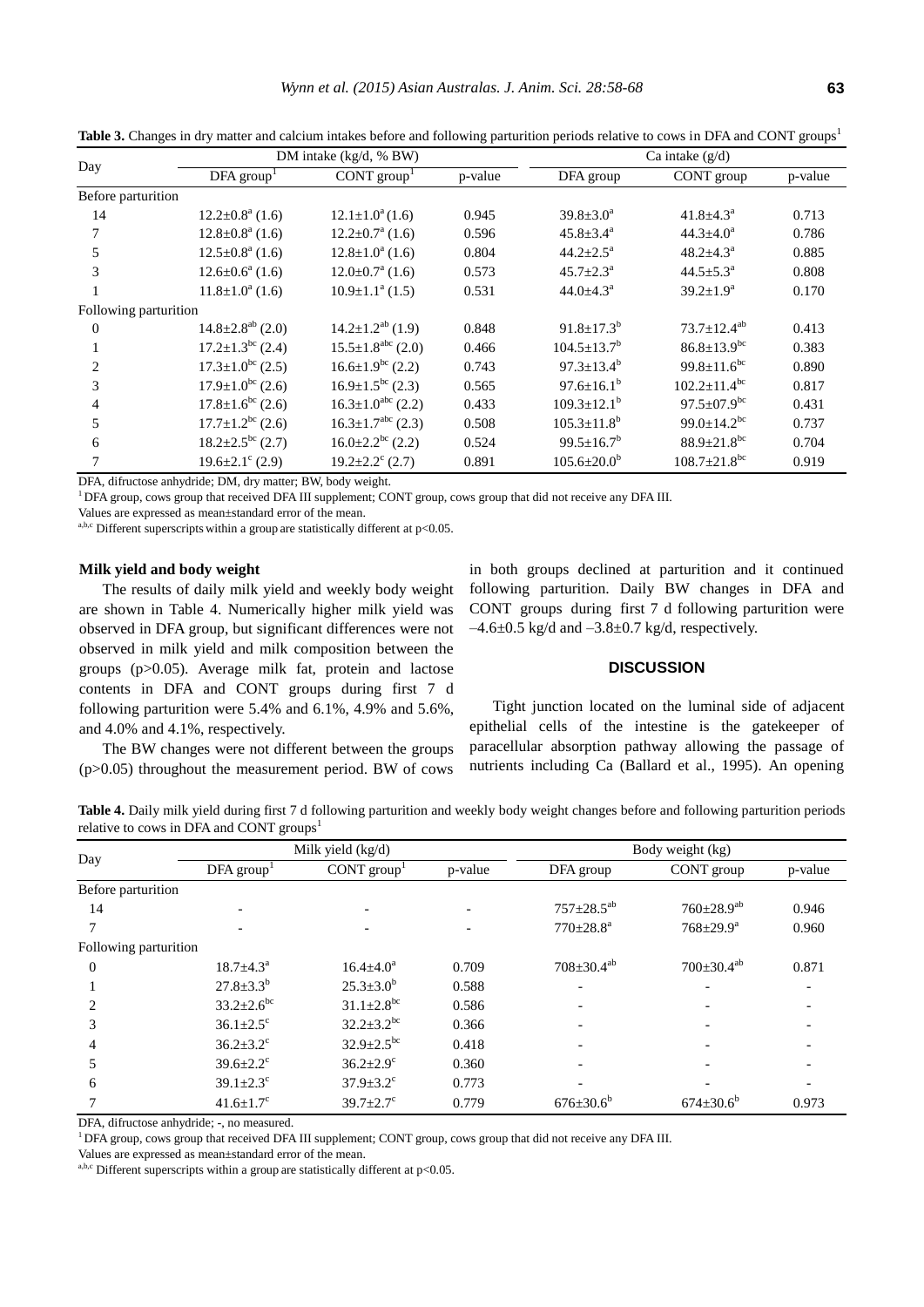effect of DFA III on the tight junction channel has been identified by Mineo et al. (2002). Increased Ca uptake by DFA III supplement via paracellular pathway was demonstrated in rats (Suzuki et al., 1998; Mineo et al., 2004), and humans (Shigematsu et al., 2004). Sato et al. (2007) confirmed the positive effect of DFA III on serum Ca concentration at parturition and its inhibitory effect on hypocalcemia in dairy cows. However, significant effects of DFA III were not observed in our study.

With numerically higher concentration, the cows in DFA group of our study almost restored the decline in serum Ca due to parturition to their normal ranges (above 9.0 mg/dL, recommended level by NRC, 2001) at 12 h after parturition, but the cows in CONT group took 48 h to restore to the normal range (Table 2). Tendency for a shorter time interval for recovery of the decrease in Ca in DFA group might be due to the effect of DFA III supplement, but statistical differences were not observed between the groups (p>0.05). These results indicate that DFA III has limited effect and it cannot always improve serum Ca concentration in dairy cows. This ambiguous effect of DFA III in our study might be due to large variations in serum Ca concentration at different number of parities within the groups. It has been also reported that low parity cows have good efficiency in Ca absorption themselves due to active mechanisms of Ca homeostasis including both of transcellular and paracellular pathways and bone resorption pathway (Goff et al., 1991; Bronner, 1992; Kamiya et al., 2005), and they can maintain the serum Ca at a steady concentration without any treatments. On the other hand, multiparous or high parity cows have poor efficiency in Ca absorption due to inactivation of transcellular pathway (Horst et al., 1990; Goff et al., 1991) and interference of bone resorption pathway (Ramberg et al., 1970; Kamiya et al., 2005) due to aging. Therefore, they are dependent on the paracellular absorption pathway to maintain the serum Ca at a steady concentration. Romo et al. (1991) and Kume et al. (2003) also reported that high parity in cows had a negative effect on serum Ca concentration, and serum Ca decline due to parturition in dairy cows increased with the parity. It should be considered from these reports that the action of DFA III on Ca uptake via paracellular pathway will have a relatively greater effect in multiparous cows when compared to primiparous cows. All the cows used in the study of Sato et al. (2007) were multiparous cows (parity  $\geq$ 2), and there was a significant effect of DFA III on serum Ca concentration. Sato et al. (2007) also showed that a significant effect of DFA III on serum Ca concentration at parturition was more evident in cows with parity  $\geq$ 3, and there was no significant effect in cows with parity 2 in their study, and it was suggested that effect of DFA III was different on different parity cows. The cows used in our study were not only multiparous but also primiparous cows in each group (1 to 5

parity variation in each group), and a clear effect of DFA III could not be detected due to the large variations in serum Ca concentration by different parity of cows within the groups. Therefore, cow parity should be considered as a factor in identifying the affect of DFA III on serum Ca concentration, and large variations in serum Ca concentration by different parity of cows within the groups in our study is one of the possible reasons of an unclear effect of DFA III.

Moreover, 50 g of DFA III (97% purity) were supplied to the cows in the study of Sato et al. (2007) from 21 d before parturition to parturition, and thereafter 180 g of that DFA III were supplied within 0.25 d after parturition. In our study, 40 g of DFA III were supplied from 14 d before parturition to 7 d following parturition in a uniform feeding procedure. It is not clear that the failure to detect a significant difference in serum Ca concentration in our study might be due to different feeding procedures and feeding different amounts of DFA III. There is no additional research work in transition dairy cows to predict whether different feeding procedures and different amounts of DFA III has any different effects on serum Ca concentration at or soon after parturition. However, it should be considered as one of the possible reasons for the ambiguous effect of DFA III in our study. In addition, it might be impossible to neglect the influence of nutrient composition of the offered diets on the Ca homeostasis mechanism; especially Ca like mineral contents should be considered as an influencing factor. The decline of serum Ca concentration at parturition is affected by the level of Ca content in the offered diets before parturition. According to the recommendation of NRC (2001), the optimal range of dietary Ca content before parturition is 0.44% to 0.48%. Ca content of basal diet (hay) used for before parturition period in the study of Sato et al. (2007) was 0.21% to 0.30%, and that in our study was 0.45% Ca in hay and 0.40% Ca in TMR (Table 1). The cows in DFA and CONT groups of our study received the optimal level of dietary Ca content before parturition when compared to the study of Sato et al. (2007). In the study of Sato et al. (2007), the decreased serum Ca concentration at d 0 in the cows supplied DFA III was 8.0±0.2 mg/dL, and that in the cows without DFA III was  $6.6\pm0.3$  mg/dL, then significant differences occurred between the groups  $(p<0.01)$ , but in our study, the declined serum Ca at d 0 in DFA group was  $8.1 \pm 0.4$  mg/dL and that in CONT group was 7.9±0.5 mg/dL, and significant differences were not observed between the groups (p>0.05), due to higher serum Ca value of CONT group in our study. This higher serum Ca value of CONT group might be due to receiving of the optimal level of dietary Ca content before parturition when compared to the study of Sato et al. (2007). No further decline in serum Ca at d 0 of CONT group might result in the ambiguous effect of DFA III on serum Ca concentration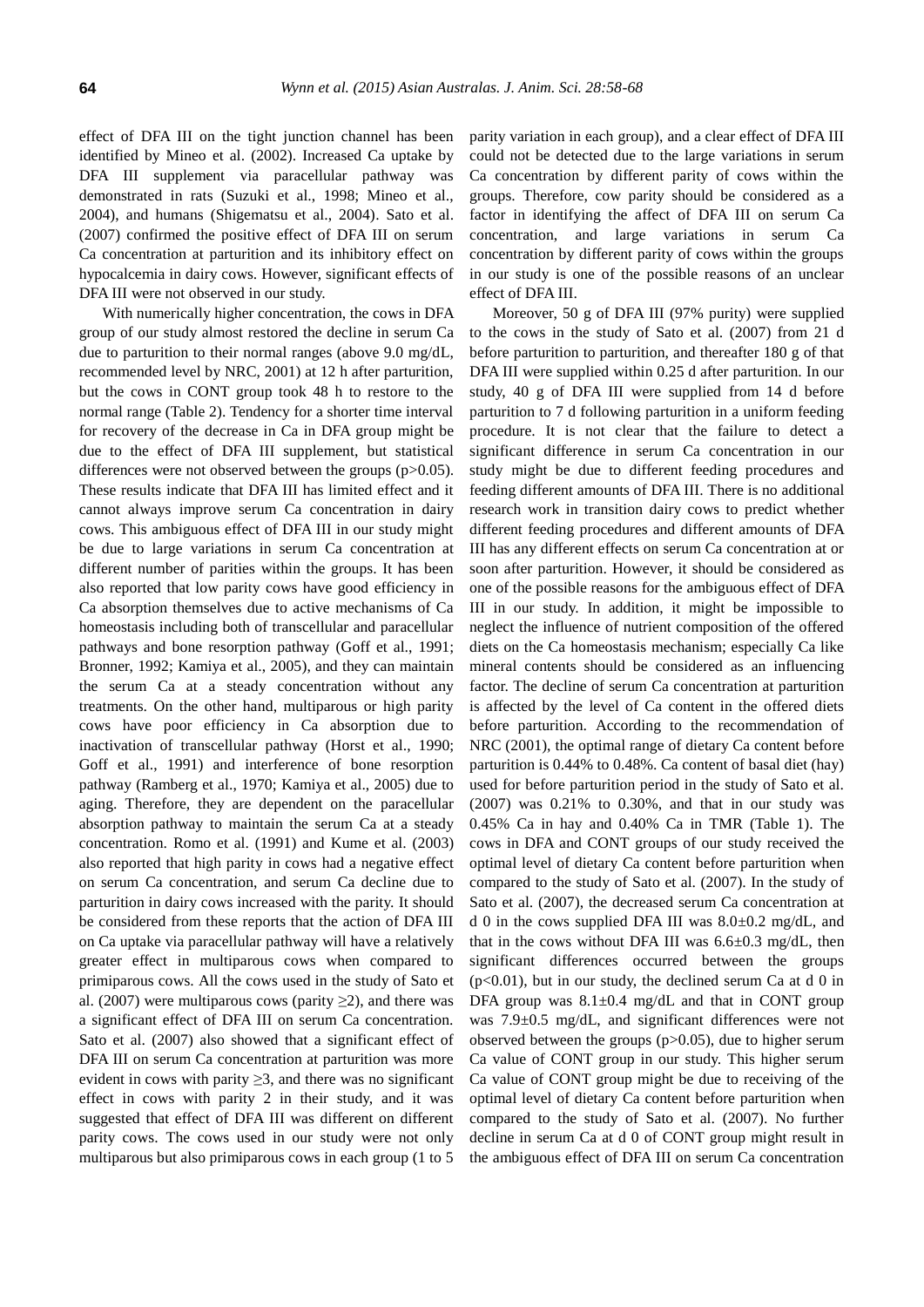following parturition in our study. Anyway, further studies should be carried out to identify which factors are restricting improvement of serum Ca concentration soon after parturition by DFA III supplement.

Furthermore, it has been reported that serum Ca has unique role in muscular contractive activity (Johansson, 1987; Van Breemen and Saida, 1989). Huber et al. (1981) reported that rumen contraction of sheep gradually decreased according to a decreased in serum Ca concentration. Daniel (1983) also reported for sheep and cow that there were positive correlations between serum Ca concentration and contraction rate of the rumen in the ranges of serum Ca 4.0 to 12.0 mg/dL. In our study, ruminal contraction sharply declined at parturition  $(p<0.05)$  and, then began to recover gradually following parturition which was similar to changes of serum Ca. Active frequency of ruminal contraction was observed in the cows supplied DFA III at following parturition of d 1, 3, and 5 (Figure 2), though there were no significant differences in serum Ca concentration between the groups. The reason for this is still unclear. However, a positive correlation was observed in our study, as the studies of Huber et al. (1981) and Daniel (1983), between serum Ca concentration and ruminal contraction ( $r = 0.856$ ,  $p < 0.001$ ) (Figure 3a) when serum Ca concentration ranged from 7.5 to 10.5 mg/dL. This result suggests that inactive ruminal contraction might be due to lower serum Ca concentration, and its weaken contraction soon after parturition could be recovered by improvement of serum Ca when it was below the normal range by parturition.

Average DM intake during 14 d before parturition in our study was 1.6% BW in both groups which is in agreement with the studies reported by Bertics et al. (1992) and Hayirli et al. (1999), however, DM intake is not a constant value (Hayirli et al., 2002), and the DM intake decreases before parturition and increases following parturition is huge in dairy cows (Vandehaar et al., 1999). Generally, the lowest DM intake was observed at parturition day (Ingvartsen and Andersen, 2000), but in our study, the lowest DM intake was observed at d 1 prior to parturition and, DM intake started to increase on parturition day. This might be due to changes of feeding diets (from TMR formulated by F:C of 89:11 to TMR formulated by F:C of 76:24) and changes of feeding procedures (from TMR and hay restricted feeding to TMR *ad-libitum* feeding+concentrate supplement) on that parturition day. Following parturition, the cows supplied DFA III in our study tended to have a numerically higher feed intake than the cows not supplied DFA III (Table 3), but there were no statistical differences between the groups  $(p>0.05)$ . This was due to large variations in DM intake within the groups as in case of serum Ca concentration. However, positive correlations were observed in our study between serum Ca concentration and



**Ruminal contractions** (a) between average serum carriers (ca) concentration (mg/dL) and average ruminal contraction (time/min) **Figure 3.** Correlations (a) between average serum calcium (Ca)  $(r = 0.856, p < 0.001)$ , (b) between average serum Ca concentration (mg/dL) and average dry matter (DM) intake (kg/d) ( $r = 0.776$ , p<0.001), and (c) between average ruminal contraction (time/min) and average DM intake (kg/d) ( $r = 0.773$ , p<0.001), during first 7 d following parturition. Symbols: (●) represents to the cows in difructose anhydride (DFA) group that received DFA III supplement, and (○) represents to the cows in CONT group that did not receive any DFA III.

DM intake  $(r = 0.776, p<0.001)$  (Figure 3b), and between ruminal contraction and DM intake  $(r = 0.773, p < 0.001)$ (Figure 3c). These correlations obtained from our study (Figures 3a, b, and c) indicate that serum Ca concentration, ruminal contraction and DM intake are closely related to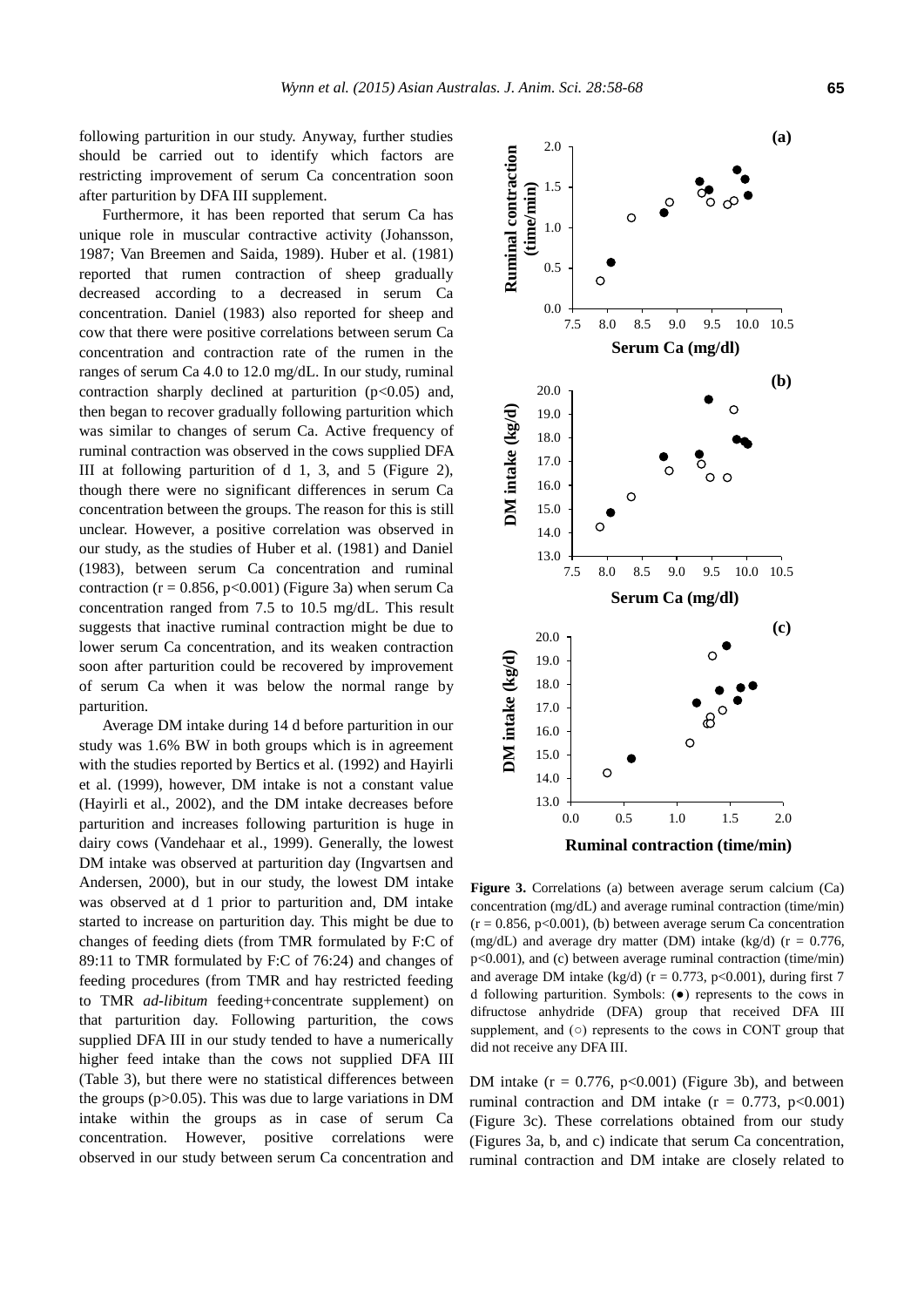| Variables, during first 7 d following parturition |       | Partial regression coefficient | $p$ -value <sup><math>\angle</math></sup> |       |
|---------------------------------------------------|-------|--------------------------------|-------------------------------------------|-------|
| Average serum Ca concentration (mg/dL)            | 0.776 | 1.119                          | < 0.001                                   | 0.526 |
| Average ruminal contraction (time/min)            | 0.773 | 0.989                          | < 0.001                                   | 0.248 |
| Average milk yield $(kg/d)$                       | 0.890 | 0.253                          | < 0.001                                   | 1.257 |
| Daily body weight change (kg/d)                   | 0.493 | 0.015                          | 0.037                                     | 0.159 |
| Intercept                                         |       | 18.361                         | < 0.001                                   |       |

**Table 5.** Multiple regression analysis for average DM intake during first 7 d following parturition (kg/d,  $R^2 = 0.824$ , p<0.001)

DM, dry matter.

 $<sup>1</sup>$  r, single correlation between dependent variable and each explanatory variable.</sup>

 $2$  p-value is for partial regression coefficient of multiple regression analysis.

 $3<sup>3</sup>$ β, the standardized partial regression coefficient of multiple regression analysis.

each other, and improvement of feed intake soon after parturition might be reflected by either active ruminal contraction or specific higher concentration of serum Ca or both. It is certain that serum Ca concentration is the physiologically active fraction for muscular contraction including the smooth muscle of gastrointestinal tract (Johansson, 1987; Van Breemen and Saida, 1989). Depression of ruminal motility was due to lower level of serum Ca concentration, and it has already been identified for cows by Daniel (1983). Goff (2004) also reported that cow with lower level of serum Ca concentration typically developed inactive digestive tract motility. It means that improvement to an optimal concentration of serum Ca may cause the activation of ruminal contraction. Consequently, an active frequency of ruminal contractions may promote the passage rate of digesta through the gastrointestinal tract, which may reduce the degree of ruminal fill and increase the cows' appetite, resulting in an increase of feed intake (Forbes, 1995). In fact, if the low serum Ca concentration by parturition could not be improved soon after parturition, it might be impossible to increase DM intake following parturition because of weaken ruminal contractions. Overall, findings from these reports indicate that a rapid recovery of serum Ca soon after parturition is practical solution not only to increase the frequency of ruminal contractions but also to improve DM intake in dairy cows.

DM intake is complicated in dairy cows. There are numerous factors restricting DM intake of dairy cows as reported by Grant and Albright (1995), Ingvartsen and Andersen (2000), NRC (2001), and Hayirli et al. (2002). According to the multiple regression equation obtained from our study ( $\mathbb{R}^2 = 0.824$ , p<0.001) (Table 5), average daily DM intake during first 7 d following parturition was positively influenced by the average of serum Ca concentration, ruminal contraction, milk yield and daily BW change during that period. The standardized partial regression coefficient of the equation was the highest for milk yield (1.257), and second highest for serum Ca concentration (0.526), and third highest for ruminal contraction (0.248). This regression suggests the importance of serum Ca concentration and ruminal contraction for

improving DM intake, and DM intake soon after parturition in dairy cows could be increased by increasing serum Ca concentration or the frequency of ruminal contraction. Though factors affecting feed intake of dairy cows after parturition are numerous and complex (Grant and Albright, 1995; Ingvartsen and Andersen, 2000; NRC, 2001), serum Ca concentration and ruminal contractions should be considered as the key factors restricting feed intake.

# **CONCLUSION**

A clear effect of DFA III on serum Ca concentration was not obtained in our study, and first hypothesis was rejected. More data is required to prove the detail effectiveness of DFA III. On the other hand, second hypothesis was proved in our study. There was a significant positive effect of serum Ca concentration on DM intake, and serum Ca concentration should be considered as a factor playing on feed intake of dairy cows soon after parturition.

# **ACKNOWLEDGMENTS**

Special thanks are due to staff of Field Science Center (Obihiro University, Japan) for the use of their facilities and their generous help in necessaries. We are highly appreciative to Professor Dr. Kida Katsuya's Laboratory (Obihiro University, Japan) for their kindly analysis of the serum components.

# **REFERENCES**

- AOAC. 2003. Official Methods of Analysis. 17th edn. Association of Official Analytical Chemists, Arlington, VA, USA.
- Ballard, S. T., J. H. Hunter, and A. E. Taylor. 199[5. Regulation of](http://www.annualreviews.org/doi/abs/10.1146/annurev.nu.15.070195.000343)  [tight junction permeability during nutrient absorption across](http://www.annualreviews.org/doi/abs/10.1146/annurev.nu.15.070195.000343)  [the intestinal epithelium.](http://www.annualreviews.org/doi/abs/10.1146/annurev.nu.15.070195.000343) Annu. Rev. Nutr. 15:35-55.
- Bertics, S. J., R. R. Grummer, C. Cardorniga-Valino, and E. E. Stoddard. 1992. [Effect of prepartum dry matter intake on liver](http://www.journalofdairyscience.org/article/S0022-0302(92)77951-X/abstract)  [triglyceride concentration and early lactation.](http://www.journalofdairyscience.org/article/S0022-0302(92)77951-X/abstract) J. Dairy Sci. 75:1914-1922.
- Borsberry, S. and H. Dobson. 1989. [Periparturient diseases and](http://www.ncbi.nlm.nih.gov/pubmed/2929110)  [their effect on reproductive performance in five dairy herds.](http://www.ncbi.nlm.nih.gov/pubmed/2929110)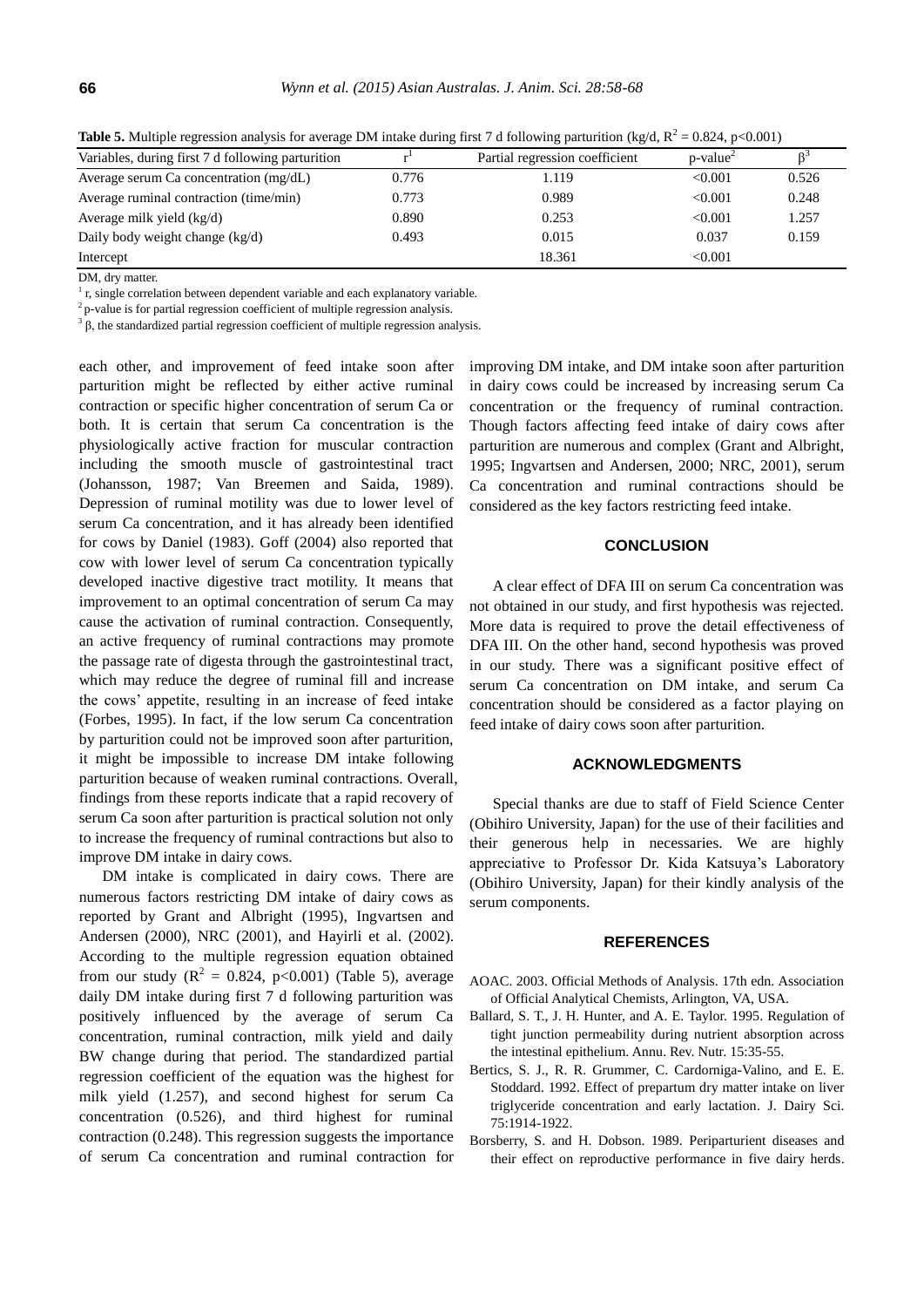Vet. Rec. 124:217-219.

- Bronner, F. 1992. [Current concept of calcium absorption: an](http://jn.nutrition.org/content/122/3_Suppl/641.full.pdf)  [overview.](http://jn.nutrition.org/content/122/3_Suppl/641.full.pdf) J. Nutr. 122:641-643.
- Coblentz, W. K., P. C. Hoffman, and N. P. Martin. 2010. [Effects of](http://www.journalofdairyscience.org/article/S0022-0302(10)00083-4/abstract)  [spontaneous heating on forage protein fractions and](http://www.journalofdairyscience.org/article/S0022-0302(10)00083-4/abstract) *in situ* [disappearance kinetics of crude protein for alfalfa-orchard](http://www.journalofdairyscience.org/article/S0022-0302(10)00083-4/abstract)  [grass hays packaged in large round bales.](http://www.journalofdairyscience.org/article/S0022-0302(10)00083-4/abstract) J. Dairy Sci. 93:1148-1169.
- Curtis, C. R., H. N. Erb, C. J. Sniffen, R. D. Smith, P. A. Powers, M. C. Smith, M. E. White, R. B. Hilman, and E. J. Pearson. 1983. [Association of parturient hypocalcemia with eight](http://www.ncbi.nlm.nih.gov/pubmed/6618988)  [periparturient disorders in Holstein](http://www.ncbi.nlm.nih.gov/pubmed/6618988) cows. J. Am. Vet. Med. Assoc. 183:559-561.
- Daniel, R. C. W. 1983. [Motility of the rumen and abomasum](http://www.ncbi.nlm.nih.gov/pmc/articles/PMC1235938/)  [during hypocalcemia.](http://www.ncbi.nlm.nih.gov/pmc/articles/PMC1235938/) Can. J. Comp. Med. 47:276-280.
- Drackley, J. K. 1999. [Biology of dairy cows during the transition](http://www.sciencedirect.com/science/article/pii/S0022030299754743)  [period: the final frontier.](http://www.sciencedirect.com/science/article/pii/S0022030299754743) J. Dairy Sci. 82:2259-2273.
- Drackley, J. K., H. M. Dann, G. N. Douglas, N. A. Janovick, N. B. Litherland, J. P. Underwood, and L. L. Loor. 2005. [Physiological and pathological adaptations](http://www.aspajournal.it/index.php/ijas/article/view/ijas.2005.323) in dairy cows that [may increase susceptibility to periparturient diseases and](http://www.aspajournal.it/index.php/ijas/article/view/ijas.2005.323)  [disorders.](http://www.aspajournal.it/index.php/ijas/article/view/ijas.2005.323) Ital. J. Anim. Sci. 4:323-344.
- Forbes, J. M. 1995. Voluntary food intake and diet selection in farm animals. CAB International Oxon, UK.
- Goff, J. P. 2004[. Macromineral disorders of the transition cow.](http://www.ncbi.nlm.nih.gov/pubmed/15471621) Vet. Clin. North Am. Food Anim. Pract. 20:471-494.
- Goff, J. P. and R. L. Horst. 1993. [Oral administration of calcium](http://www.sciencedirect.com/science/article/pii/S0022030293773282)  [salts for treatment of hypocalcemia in cattle.](http://www.sciencedirect.com/science/article/pii/S0022030293773282) J. Dairy Sci. 76:101-108.
- Goff, J. P. and R. L. Horst. 1997. [Physiological changes at](http://www.sciencedirect.com/science/article/pii/S0022030297760557)  [parturition and their relationship to metabolic disorders.](http://www.sciencedirect.com/science/article/pii/S0022030297760557) J. Dairy Sci. 80:1260-1268.
- Goff, J. P., T. A. Reinhardt, and R. L. Horst. 1991. [Enzymes and](http://www.sciencedirect.com/science/article/pii/S0022030291785974)  [factors controlling vitamin D metabolism and action in normal](http://www.sciencedirect.com/science/article/pii/S0022030291785974)  [and milk fever cows.](http://www.sciencedirect.com/science/article/pii/S0022030291785974) J. Dairy Sci. 74:4022-4032.
- Grant, R. J. and J. L. Albright. 1995. [Feeding behavior and](http://www.journalofanimalscience.org/content/73/9/2791.short)  [management factors during the transition period in dairy cattle.](http://www.journalofanimalscience.org/content/73/9/2791.short)  J. Anim. Sci. 73:2791-2803.
- Grummer, R. R., D. G. Mashek, and A. Hayirli. 2004. [Dry matter](http://www.ncbi.nlm.nih.gov/pubmed/15471620)  [intake and energy balance in the transition period.](http://www.ncbi.nlm.nih.gov/pubmed/15471620) Vet. Clin. North Am. Food Anim. Pract. 20:447-470.
- Hayirli, A., R. R. Grummer, E. Nordheim, P. Crump, D. K. Beede, M. J. VandeHaar, L. H. Kilmer, J. K. Drackley, D. J. Carroll, G. A. Varga, and S. S. Donkin. 1999. Prediction equations for dry matter intake of transition cows fed diets that vary in nutrient composition. J. Dairy Sci. 82:113-113.
- Hayirli, A., R. R. Grummer, E. V. Nordheim, and P. M. Crump. 2002. [Animal and dietary factors affecting feed intake during](http://www.sciencedirect.com/science/article/pii/S0022030202744317)  [the prefresh transition period in Holsteins.](http://www.sciencedirect.com/science/article/pii/S0022030202744317) J. Dairy Sci. 85:3430-3443.
- Herdt, T. H. 1988. Fuel homeostasis in the ruminant. Metabolic diseases of ruminant livestock. Vet. Clin. North Am. Food Anim. Pract. 4:213-231.
- Horst, R. L., J. P. Goff, and T. A. Reinhardt. 1990. [Advancing age](http://press.endocrine.org/doi/abs/10.1210/endo-126-2-1053)  [results in reduction of intestinal and bone 1, 25](http://press.endocrine.org/doi/abs/10.1210/endo-126-2-1053) [dihydroxyvitamin D receptor.](http://press.endocrine.org/doi/abs/10.1210/endo-126-2-1053) Endocrinology 126:1053-1057.
- Horst, R. L., J. P. Goff, T. A. Reinhardt, and D. R. Buxton. 1997. [Strategies for preventing milk fever in dairy cattle.](http://www.sciencedirect.com/science/article/pii/S0022030297760569) J. Dairy Sci. 80:1269-1280.
- Huber, T. L., R. C. Wilson, A. J. Stattelman, and D. D. Goetsch. 1981. [Effect of hypocalcemia on motility of the ruminant](http://www.ncbi.nlm.nih.gov/pubmed/7325457)  [stomach.](http://www.ncbi.nlm.nih.gov/pubmed/7325457) Am. J. Vet. Res. 42:1488-1490.
- Ingvartsen, K. L. and J. B. Andersen. 2000. [Integration of](http://www.sciencedirect.com/science/article/pii/S0022030200750296)  [metabolism and intake regulation: a review focusing on](http://www.sciencedirect.com/science/article/pii/S0022030200750296)  [periparturient animals.](http://www.sciencedirect.com/science/article/pii/S0022030200750296) J. Dairy Sci. 83:1573-1597.
- Johansson, B. 1987[. Calcium and regulation of contraction: a short](http://www.ncbi.nlm.nih.gov/pubmed/2442527)  [review.](http://www.ncbi.nlm.nih.gov/pubmed/2442527) J. Cardiovasc. Pharmacol. 10:9-13.
- Jonsson, G. and B. Pehrson. 1970. [Trials with prophylactic](http://www.ncbi.nlm.nih.gov/pubmed/4320904)  [treatment of parturient paresis.](http://www.ncbi.nlm.nih.gov/pubmed/4320904) Vet. Rec. 87:575-578.
- Jonsson, N., P. M. Pepper, R. C. Daniel, M. R. McGowan, and W. J. Fulkerson. 1999. Association between non-parturient postpartum hypocalcaemia and the interval from calving to first ovulation in Holstein-Friesian dairy cows. Anim. Sci. 69:377-383.
- Kamiya, Y., M. Kamiya, M. Tanaka, and S. Shioya. 2005. [Effects](http://onlinelibrary.wiley.com/doi/10.1111/j.1740-0929.2005.00271.x/abstract?deniedAccessCustomisedMessage=&userIsAuthenticated=false)  [of calcium intake and parity on plasma minerals and bone](http://onlinelibrary.wiley.com/doi/10.1111/j.1740-0929.2005.00271.x/abstract?deniedAccessCustomisedMessage=&userIsAuthenticated=false)  [turnover around parturition](http://onlinelibrary.wiley.com/doi/10.1111/j.1740-0929.2005.00271.x/abstract?deniedAccessCustomisedMessage=&userIsAuthenticated=false). Anim. Sci. J. 76:325-330.
- Kikuchi, H., M. Inoue, H. Saito, H. Sakurai, T. Aritsuka, F. Tomita, and A. Yokota. 2009. [Industrial production of difructose](http://www.sciencedirect.com/science/article/pii/S1389172308001187)  [anhydride III \(DFA III\) from crude inulin extracted from](http://www.sciencedirect.com/science/article/pii/S1389172308001187)  chicory roots using *Arthrobacter* [sp.H65-7 fructosyltransferase.](http://www.sciencedirect.com/science/article/pii/S1389172308001187)  J. Biosci. Bioeng. 107:262-265.
- Kimura, K., T. A. Reinhardt, and J. P. Goff. 2006. [Parturition and](http://www.sciencedirect.com/science/article/pii/S0022030206723359)  [hypocalcemia blunts calcium signals in immune cells of dairy](http://www.sciencedirect.com/science/article/pii/S0022030206723359)  [cattle.](http://www.sciencedirect.com/science/article/pii/S0022030206723359) J. Dairy Sci. 89:2588-2595.
- Kume, S., K. Nonaka, and T. Oshita. 2003. [Relationship between](http://onlinelibrary.wiley.com/doi/10.1046/j.1344-3941.2003.00107.x/abstract?deniedAccessCustomisedMessage=&userIsAuthenticated=false)  [parity and mineral status in dairy cows during the](http://onlinelibrary.wiley.com/doi/10.1046/j.1344-3941.2003.00107.x/abstract?deniedAccessCustomisedMessage=&userIsAuthenticated=false)  [periparturient period.](http://onlinelibrary.wiley.com/doi/10.1046/j.1344-3941.2003.00107.x/abstract?deniedAccessCustomisedMessage=&userIsAuthenticated=false) Anim. Sci. J. 74:211-215.
- Mineo, H., H. Hara, N. Shigematsu, Y. Okuhara, and F. Tomita. 2002. [Melibiose, difructose anhydride III and difructose](http://jn.nutrition.org/content/132/11/3394.short)  [anhydride IV enhance net calcium absorption in rat small and](http://jn.nutrition.org/content/132/11/3394.short)  [large intestinal epithelium by increasing the passage of tight](http://jn.nutrition.org/content/132/11/3394.short)  [junctions](http://jn.nutrition.org/content/132/11/3394.short) *in vitro*. J. Nutr. 132:3394-3399.
- Mineo, H., M. Amano, H. Chiji, N. Shigematsu, F. Tomita, and H. Hara. 2004. [Indigestible disaccharides open tight junctions](http://link.springer.com/article/10.1023/B:DDAS.0000011613.11671.c7) and [enhance net calcium, magnesium, and zinc](http://link.springer.com/article/10.1023/B:DDAS.0000011613.11671.c7) absorption in [isolated rat small and large intestinal epithelium.](http://link.springer.com/article/10.1023/B:DDAS.0000011613.11671.c7) Dig. Dis. Sci. 49:122-132.
- National Research Council (NRC). 2001. Nutrient Requirements of Dairy Cattle, 7th Ed. National Academy Press. Washington, DC, USA.
- Ramberg, C. F., G. P. Mayer, D. S. Kronfeld, J. M. Phang, and M. Berman. 1970. [Calcium kinetics in cows during late pregnancy,](http://ajplegacy.physiology.org/content/219/5/1166)  [parturition, and early lactation.](http://ajplegacy.physiology.org/content/219/5/1166) Am. J. Physiol. 219:1166-1177.
- Romo, G. A., R. O. Kellems, K. Powell, and M. V. Wallentine. 1991. [Some blood minerals and hormones in cows fed variable](http://www.sciencedirect.com/science/article/pii/S0022030291784920)  [mineral levels and ionic balance.](http://www.sciencedirect.com/science/article/pii/S0022030291784920) J. Dairy Sci. 74:3068-3077.
- Sato, T., M. Hanada, M. Ohtani, T. Nakai, M. Teramura, H. Sadoya, T. Takahashi, and A. Hongo. 2012. [Short](http://www.sciencedirect.com/science/article/pii/S0022030212005498)  [communication: Effect of difructose anhydride III on serum](http://www.sciencedirect.com/science/article/pii/S0022030212005498)  [immunoglobulin G concentration in newborn calves.](http://www.sciencedirect.com/science/article/pii/S0022030212005498) J. Dairy Sci. 95:5336-5339.
- Sato, T., T. Nakai, H. Sadoya, M. Ohtani, M. Hanada, and M. Okamoto. 2007. [Effect of difructose anhydride III on](https://www.jstage.jst.go.jp/article/chikusan/78/1/78_1_37/_article)  [hypocalcemia in dairy cows after calving.](https://www.jstage.jst.go.jp/article/chikusan/78/1/78_1_37/_article) Anim. Sci. J. 78:37- 43. (in Japanese)
- Shigematsu, N., Y. Okuhara, T. Shiomi, F. Tomita, and H. Hara. 2004. [Effect of difructose anhydride III on calcium absorption](http://www.tandfonline.com/doi/abs/10.1271/bbb.68.1011#.VE2x2fmsWqE)